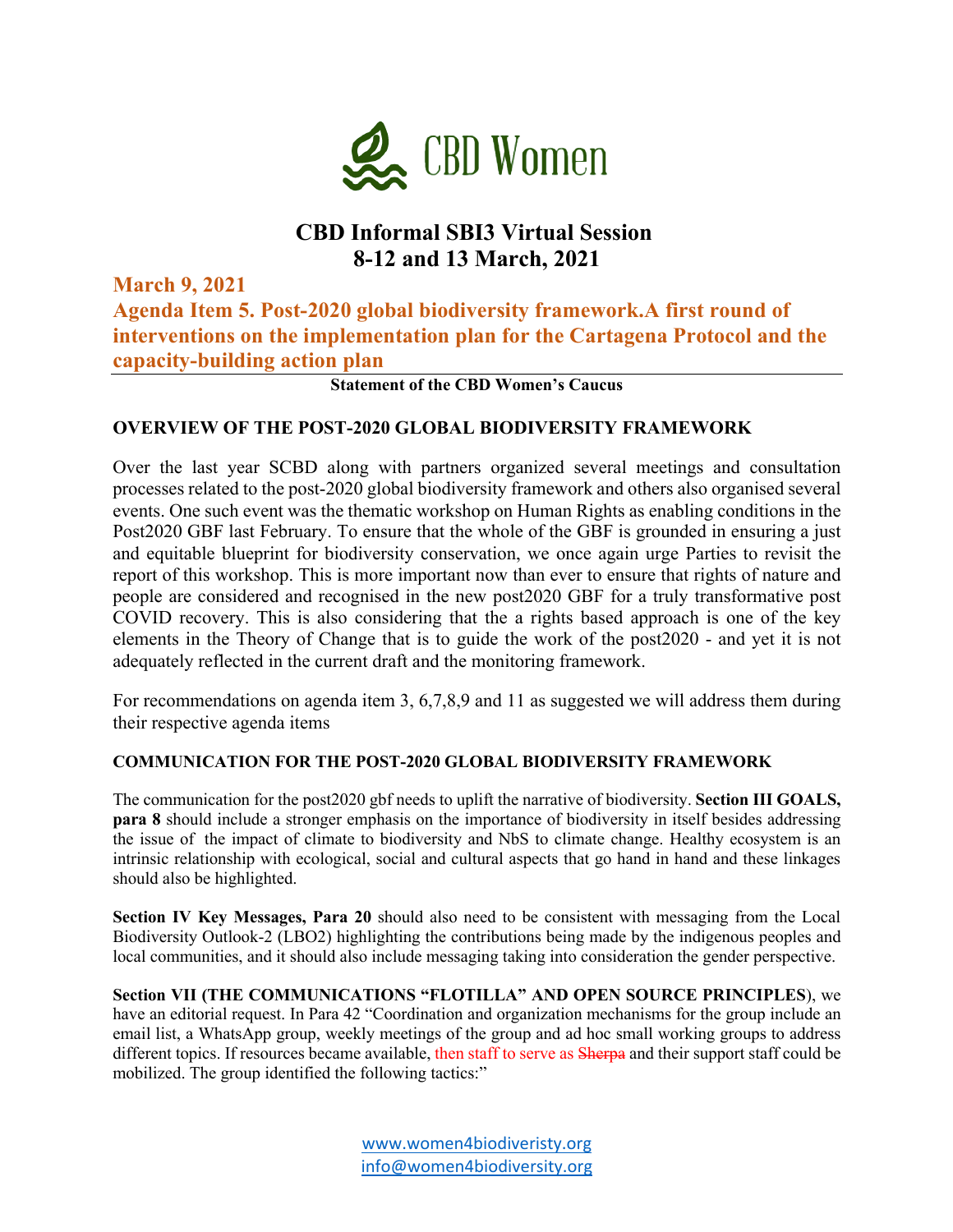

# **CBD Informal SBI3 Virtual Session 8-12 and 13 March, 2021**

**March 9, 2021 Agenda Item 5. Post-2020 global biodiversity framework.A first round of interventions on the implementation plan for the Cartagena Protocol and the capacity-building action plan**

The metaphor used might have good intentions, but we would request if that reference can be replaced/changed to an appropriate one – "then staff to serve as convenor/liaison" or any other appropriate reference.

#### **DRAFT OUTLINE OF THE POST2020 GENDER PLAN OF ACTION**

We appreciate that the draft outline for the new Gender Plan of Action has been reformulated to align more broadly with the post-2020 global biodiversity framework, streamlined to increase clarity and reduce overlap, and that draft action areas have been revised as goals. We also appreciate that there has been a more explicit effort to better reflect a focus on the diversity of women and the intersecting factors (demographic, economic, racial, ethnic, and geographic, among others) that may contribute to vulnerability and marginalization.

This being said, there are still some glaring gaps in the new draft which must be addressed and appreciated.

From the quick review - the outline of the new GPA, addresses only 7 Targets out of 20 (Targets 8,10,12,14,18, 19 and 20) and thought it aligns with 3 of the the Post2020 Goals (B,C and D), Goal A is equally important considering the role and contribution of women to biodiversity conservation (Target 2).

The allocation of roles, timelines and responsibilities as well as developing processes for evaluation and monitoring of progress of the action areas must still be made more explicit in the Gender Plan of Action.

The Plan of Action must clearly prioritize the full, equal and effective participation of women along the whole document.

The GPA should serve as an implementing mechanism for the whole of the Post2020 GBF, and not just part of the gbf that has gender elements. This is also reflective gender considerations within the udpated zero draft and we urgent Parties to ensure that the whole of the post2020 GBF is gender responsive.

The updated outline of the Post 2020 Gender Plan of Action (GPA) is up for peer review (deadline March 22), the Women Caucus will be making a more detailed submission to it. We encourage